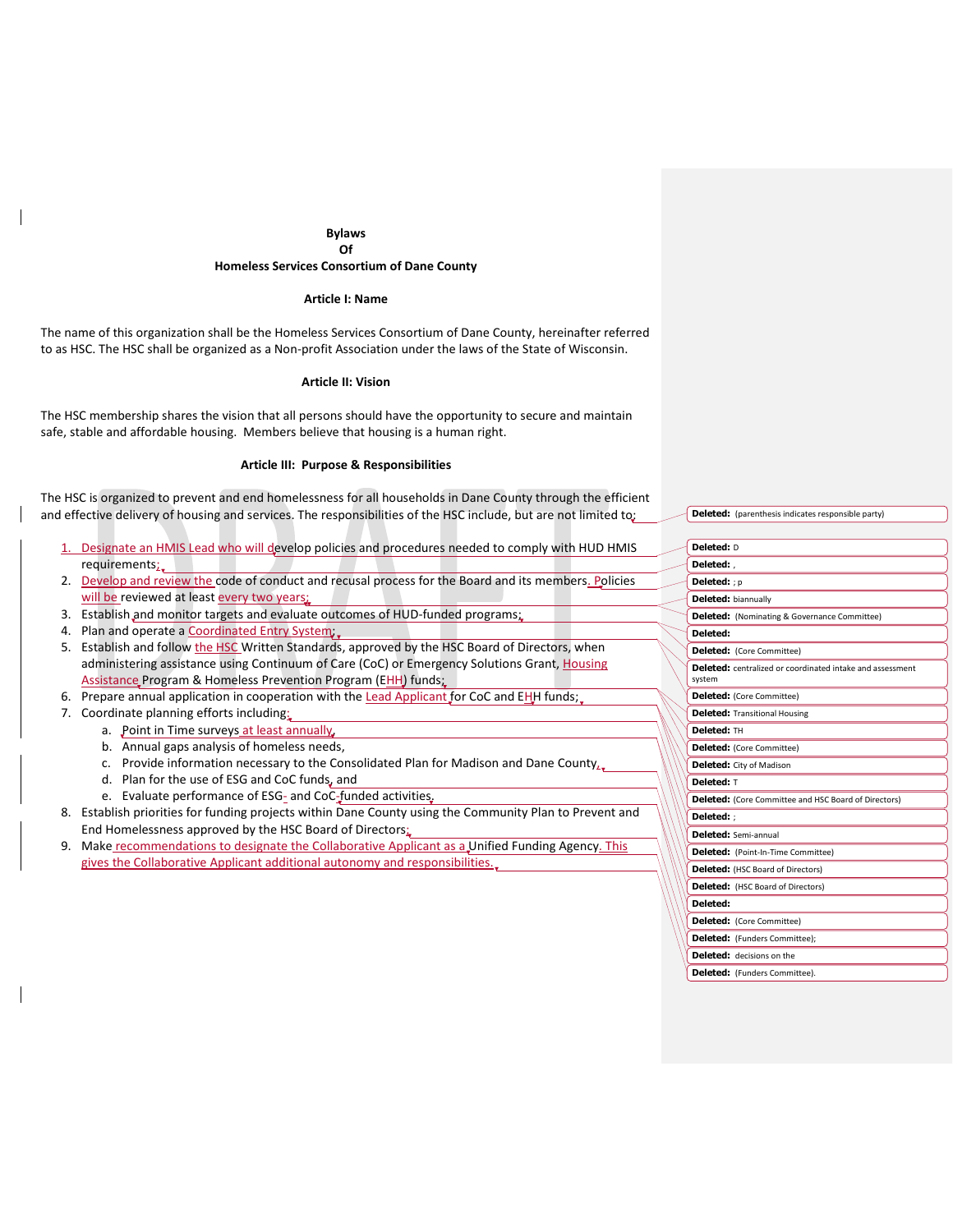#### **Article IV: Membership**

#### *Section 1: Members*

Membership is open to any person who shares the vision of the HSC. Members may include, but are not limited to, representatives of service and housing providers, healthcare providers, government officials, developers, public safety staff, landlords, funders, advocates, and persons with lived experience of homelessness. Members are expected to actively participate on committees, participate in advocacy and/or education initiatives, and use data provided by the CoC in public comment. The membership is responsible for the items outlined in the Purpose and Responsibilities section of the bylaws.

There are two levels of membership: agency/organization and individual. Both must submit an application to the CoC.

The HSC membership will elect a Chair and Vice Chair at the HSC Annual Meeting. Terms for Chair and Vice-Chair will be for one year.

# *Section 2: Meetings*

The HSC membership will meet at least 10 times annually at an announced time and location to be determined by the Chair and Vice Chair of the membership.

An agenda will be set by the Chair and Vice Chair of the HSC membership, considering suggestions from the membership. It will be available prior to each membership meeting and will be emailed to all those persons interested in receiving notification via a distribution list. Agendas will also be published on the HSC website (www.danecountyhomeless.org). The Vice Chair or a designee records minutes of the membership meetings. Minutes will be sent out via the distribution list. Members who are unable to access the distribution list may request the minutes in another form if necessary by contacting the Chair or Vice Chair.

Voting members must attend nine membership or Board-approved committee/work group meetings in the last 12 months to be qualified to vote on issues related to the bylaws and election of Chair, Vice Chair and Board members. A list of all qualified HSC voters will be compiled by the Chair or their designee and available at any meeting that includes a vote of the membership. Each qualified member gets one vote.

#### *Section 3: Member Dues*

To date, dues have not been collected. If dues are considered in the future, there will be process for approval. The assessment of HSC membership dues shall have a defined purpose and must be approved by the majority of voting members.

# **Section 4: Nondiscrimination**

Members of the Homeless Services Consortium must comply with the nondiscrimination and equal opportunity provisions of Federal civil rights laws, including the following:

 Fair Housing Act prohibits discriminatory housing practices based on race, color, national origin/ancestry, religion, sex, age, family/familial status, disability/handicap, actual or perceived sexual orientation, lawful source of income, gender identity, marital status, domestic abuse/sexual assault/stalking victims, military discharge status, physical

**Deleted:** , as part of an organization,

**Deleted:** meet monthly a **Deleted:** t **Deleted:** a regularly scheduled time and location

#### **Deleted:** These

#### **Deleted:** ¶

¶ The HSC membership will elect a Chair and Vice Chair at the HSC Annual Meeting. Terms for Chair and Vice- Chair will be for one year. ¶

**Deleted:** All members who attend a minimum of three regularly scheduled monthly meetings within the calendar year

**Deleted:** , as evidenced by sign-in sheet at each meeting, will be qualified to vote at the annual meeting for Board members, issues related to the bylaws and for Chair of the HSC.

**Deleted:** who attends the meeting

#### **Formatted:** Font: Bold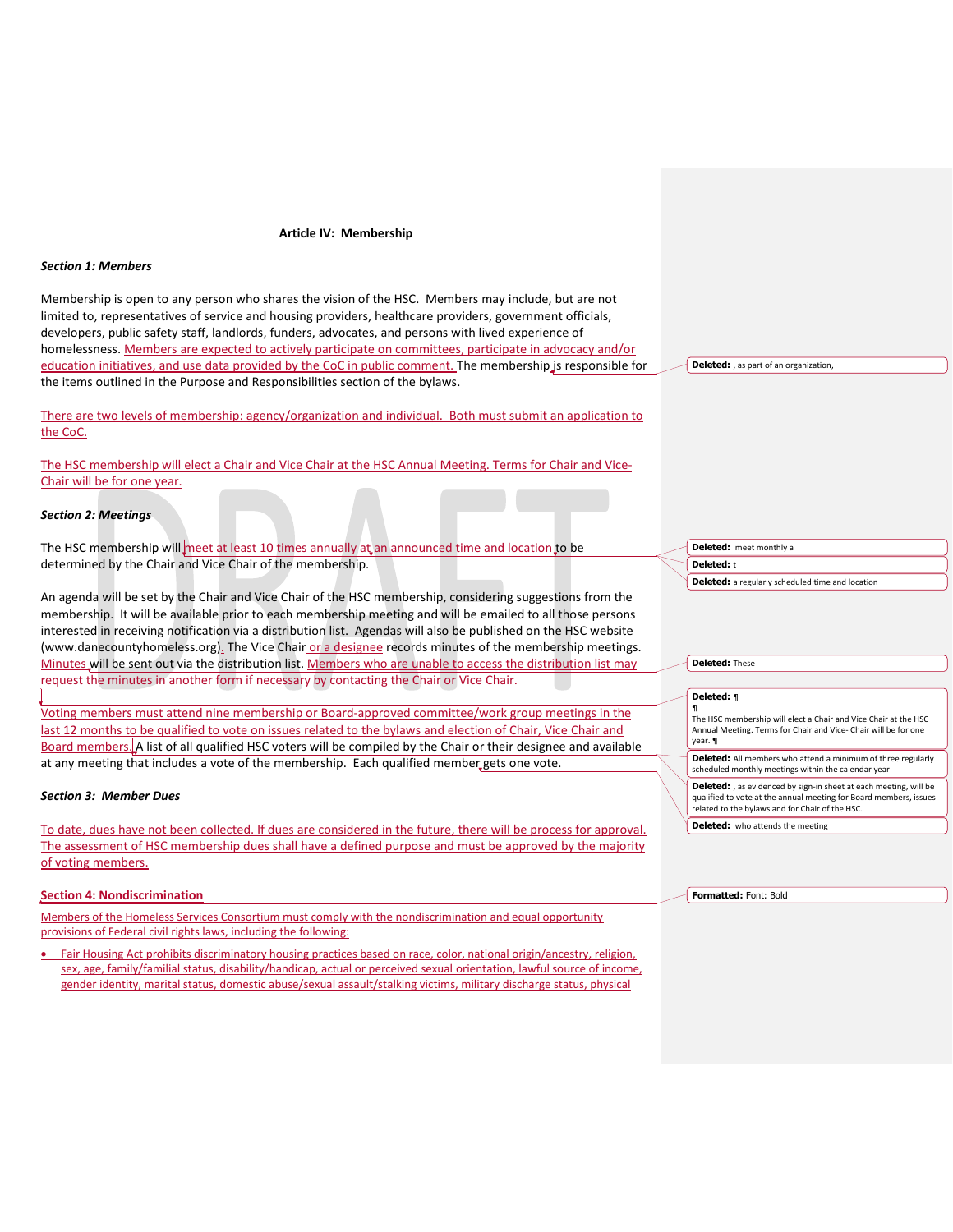appearance, political beliefs, student status, domestic partnership, tenant union association, genetic identity, citizenship status, Section 8 housing voucher participant, non-religion, and homelessness.

- Section 504 of the Rehabilitation Act prohibits discrimination on the basis of disability under any program or activity receiving Federal financial assistance.
- Title VI of the Civil Rights Act prohibits discrimination on the basis of race, color, or national origin under any program receiving Federal financial assistance.
	- Title II of the Americans with Disabilities Act prohibits public entities, which includes State and local governments, and special purpose districts, from discriminating against individuals with disabilities in all their services, programs and activities, which include housing, and housing-related services such as housing search and referral assistance.
	- Title III of the Americans with Disabilities Act prohibits private entities that own, lease and operate places of public accommodation, which include shelters, social service establishments, and other public accommodations providing housing, from discriminating on the basis of disability.

#### **Article V: Governance**

# *Section 1: Governing Body*

The leadership of the HSC shall be thirteen to eighteen (13-18) voting members of a Board of Directors elected by qualified HSC members at its annual meeting.

The Board of Directors will meet at least six times annually at an announced time and location to be determined by the Board.

An agenda for the Board of Directors will be publically noticed on the websites for the City of Madison and the HSC and will be emailed via the HSC distribution list.

#### *Section 2: Board Structure*

Elected members of the Board of Directors shall be from the following:

- 1. No more than two (2) representatives of non-profit agencies providing housing and services for homeless persons. The elected representatives should reflect the variety of Dane County housing and services and homeless subpopulations and must receive funding through Emergency Solutions Grant (ESG), State Emergency Solutions Grant, Homeless Prevention Program, Housing Program (EHH) or Continuum of Care (CoC).
- 2.  $Six$  to eight  $(6-8)$  representatives at-large. The six elected at-large representatives may include: business representatives, advocates for homeless populations and victims of domestic violence, local government representatives, funders, medical providers, developers, -faith communities, public safety, and veterans. At-large members cannot be employed, be a paid consultant, or be an active Board member for a non-profit agency providing housing and services for homeless persons as described above.
- 3. Two to four (2-4) representatives with lived experience of homelessness. This representative may or may not be employed by a funded agency.

**Formatted:** No Spacing, Bulleted + Level: 1 + Aligned at: 0.25" + Indent at: 0.5"

**Formatted:** Font: 11 pt

**Formatted:** Font: 11 pt, Not Bold, Not Italic

| <b>Commented [KMT4]:</b> How do we decide how many seats to fill<br>at election time?<br>Deleted: ten<br><b>Deleted:</b> seventeen<br>Deleted: 0<br>Deleted: 7<br><b>Deleted:</b> An additional Board Member representing the lead<br>HMIS function shall be a non-voting member of the Board of<br>Directors.<br><b>Deleted:</b> a regularly scheduled | <b>Deleted:</b> The HSC membership may from time to time request<br>contributions from its members for the purpose of supporting<br>activities that benefit the homeless population of Dane County.<br>Requests for member dues must be made to the HSC Board of<br>Directors 90 days prior to the Annual Meeting. The assessment of<br>HSC membership dues shall have a defined purpose and must be<br>approved by the majority of the voting members at the Annual<br>Meeting. |
|---------------------------------------------------------------------------------------------------------------------------------------------------------------------------------------------------------------------------------------------------------------------------------------------------------------------------------------------------------|----------------------------------------------------------------------------------------------------------------------------------------------------------------------------------------------------------------------------------------------------------------------------------------------------------------------------------------------------------------------------------------------------------------------------------------------------------------------------------|
|                                                                                                                                                                                                                                                                                                                                                         |                                                                                                                                                                                                                                                                                                                                                                                                                                                                                  |
|                                                                                                                                                                                                                                                                                                                                                         |                                                                                                                                                                                                                                                                                                                                                                                                                                                                                  |
|                                                                                                                                                                                                                                                                                                                                                         |                                                                                                                                                                                                                                                                                                                                                                                                                                                                                  |
|                                                                                                                                                                                                                                                                                                                                                         |                                                                                                                                                                                                                                                                                                                                                                                                                                                                                  |
|                                                                                                                                                                                                                                                                                                                                                         |                                                                                                                                                                                                                                                                                                                                                                                                                                                                                  |
|                                                                                                                                                                                                                                                                                                                                                         |                                                                                                                                                                                                                                                                                                                                                                                                                                                                                  |
|                                                                                                                                                                                                                                                                                                                                                         |                                                                                                                                                                                                                                                                                                                                                                                                                                                                                  |

| Deleted: City of Madison web-site                            |  |
|--------------------------------------------------------------|--|
| Deleted: to all persons interested in receiving notification |  |
| Deleted: a                                                   |  |

**Deleted:** ¶

| <b>Deleted: Six</b>   |
|-----------------------|
| <b>Deleted:</b> eight |
| Deleted: 6-8          |

**Deleted:** of the homeless and/or formerly homeless population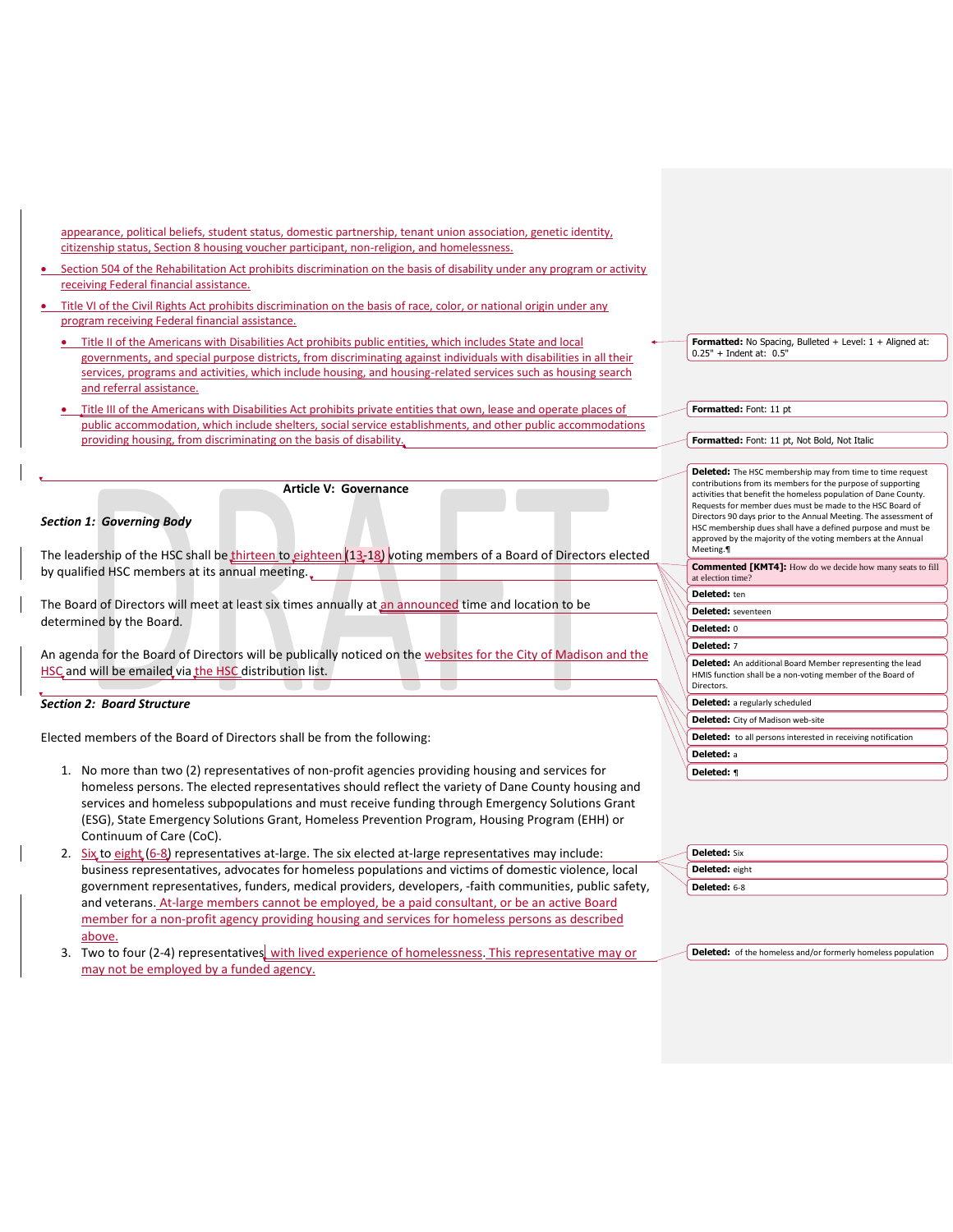| 4. The Youth Action Board will appoint one to two (1-2) representatives to the Board who must be                                                                                                                                          | <b>Deleted:</b> One to two (1-2) representatives from                                                                                                                                                                          |
|-------------------------------------------------------------------------------------------------------------------------------------------------------------------------------------------------------------------------------------------|--------------------------------------------------------------------------------------------------------------------------------------------------------------------------------------------------------------------------------|
| younger than 24 years of age, at time of appointment. The representative will be appointed during the                                                                                                                                     | <b>Deleted:</b> t                                                                                                                                                                                                              |
| regular election cycle and may or may not be employed by a funded agency.                                                                                                                                                                 |                                                                                                                                                                                                                                |
| Chair of the Homeless Services Consortium membership group. This representative may or may not be                                                                                                                                         |                                                                                                                                                                                                                                |
| employed by a funded agency.                                                                                                                                                                                                              | Deleted:                                                                                                                                                                                                                       |
| 6. The lead HMIS agency will appoint one staff person as a voting member of the Board that is not subject                                                                                                                                 |                                                                                                                                                                                                                                |
| to term limits. This representative may or may not be employed by a funded agency.                                                                                                                                                        |                                                                                                                                                                                                                                |
|                                                                                                                                                                                                                                           | Formatted: No bullets or numbering                                                                                                                                                                                             |
| An agency cannot have more than two representatives on the Board regardless of what category they are                                                                                                                                     |                                                                                                                                                                                                                                |
| representing.                                                                                                                                                                                                                             | Deleted: ¶                                                                                                                                                                                                                     |
| If a representative is no longer able to meet the requirements of the seat they were elected to, they must<br>resign from the Board.                                                                                                      |                                                                                                                                                                                                                                |
| A quorum for the Board of Directors to conduct business of the HSC shall be a majority of Directors. Directors                                                                                                                            | <b>Commented [KMT6]:</b> For funding decisions it can be awkward                                                                                                                                                               |
| may appear by phone with prior approval from the President of the Board of Directors.                                                                                                                                                     | for Board members who have to recuse themselves, but must be                                                                                                                                                                   |
|                                                                                                                                                                                                                                           | there in order to make quorum                                                                                                                                                                                                  |
| Each Board member must annually sign a Code of Conduct as required by federal regulation.                                                                                                                                                 | <b>Deleted:</b> six (6) members                                                                                                                                                                                                |
|                                                                                                                                                                                                                                           | <b>Deleted: Members</b>                                                                                                                                                                                                        |
| Requests to the Board of Directors for support letters, petition signatures or media should be made to the<br>Board President. The Executive Committee will approve such requests. Any actions will be shared with the<br>HSC membership. |                                                                                                                                                                                                                                |
| <b>Section 3: Officers</b>                                                                                                                                                                                                                |                                                                                                                                                                                                                                |
| The officers of the HSC Board of Directors shall be the President, Vice President and Secretary, and Treasurer.<br>Officers shall be elected on an annual basis by a majority of the Board of Directors.                                  | Deleted: v/                                                                                                                                                                                                                    |
| <b>Section 4: Term</b>                                                                                                                                                                                                                    |                                                                                                                                                                                                                                |
| Each elected Board member shall serve a two-year term, Each Board member may serve for no more than<br>three (3) consecutive 2-year terms. After a 12-month period, former board members may be nominated.                                | Deleted: In order to ensure that Board members serve staggered<br>terms, for the first year, five (5) of the Board members shall serve a<br>one-year term. At the end of that year, each Board term shall be for<br>two years. |
| <b>Section 5: Resignation and Termination</b>                                                                                                                                                                                             |                                                                                                                                                                                                                                |
| Resignation from the Board of Directors must be submitted in writing to a Board officer or CoC Coordinator.                                                                                                                               | <b>Deleted:</b> ting addressed                                                                                                                                                                                                 |
|                                                                                                                                                                                                                                           | <b>Deleted:</b> the Secretary/Treasurer                                                                                                                                                                                        |
| Board members in at-large seats who become employed, a paid consultant or Board member for a non-profit                                                                                                                                   | Deleted: .                                                                                                                                                                                                                     |
| agency providing housing and services for homeless persons shall resign or request a leave of absence if less                                                                                                                             |                                                                                                                                                                                                                                |
| than three months. If a representative is no longer able to meet the requirements of the seat they were<br>elected to, they must resign from the Board.                                                                                   |                                                                                                                                                                                                                                |
| The President or their designee has the ability to approve absences from Board meetings. A Board member                                                                                                                                   |                                                                                                                                                                                                                                |
| may be terminated for excess absences from regularly scheduled meetings of the Board. Excess absences are                                                                                                                                 |                                                                                                                                                                                                                                |
| defined as more than three unexcused absences in a 12-month period. A member of the Board of Directors                                                                                                                                    |                                                                                                                                                                                                                                |
| may be removed for other reasons by a vote of 2/3 of the current Board members.                                                                                                                                                           | Deleted: a minimum of eight                                                                                                                                                                                                    |
|                                                                                                                                                                                                                                           | <b>Deleted:</b> remaining                                                                                                                                                                                                      |
|                                                                                                                                                                                                                                           |                                                                                                                                                                                                                                |

 $\overline{\phantom{a}}$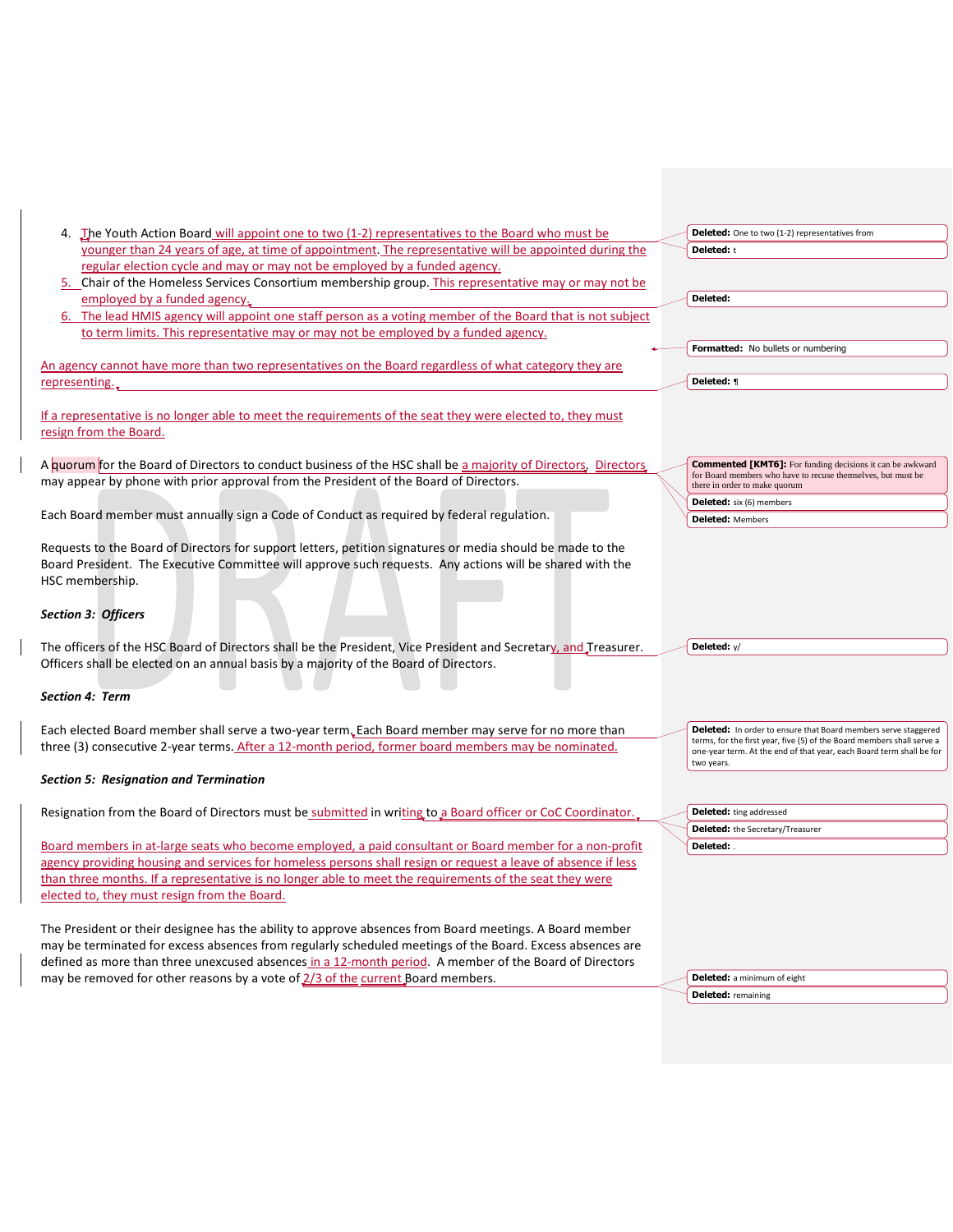In the event of a mid-term vacancy, the President of the Board of Directors shall ask for nominations; a vote of the majority of the Board of Directors is needed to fill a mid-term vacancy through the end of the term.

#### *Section 6: Meetings and Annual Meeting*

The Board of Directors shall meet at least six times annually. Meetings of the Board of Directors shall comply with Wisconsin Open Meetings law, section 19.81 through 19.98 of Wisconsin Statues.

An Annual meeting will be scheduled in December of each year and may be combined with a regularly scheduled meeting of the HSC membership. Annual membership meetings will follow the same Open Meetings Law requirements as the Board of Directors. At the annual meeting, elections will be held for: 1) Board seats that expire, 2) the Chair and Vice Chair of the HSC membership, and 3) any other issues of importance to the membership.

## *Section 7: Committees*

There shall be permanent committees of the HSC to assist the Board of Directors in meeting their responsibilities of operating the Continuum of Care and on issues related to the stated purpose and responsibilities in Article III. Additional committees may be created by the Board of Directors as deemed necessary to implement programs or perform functions of the HSC. These committees may be temporary or permanent in nature. Please see Appendix B for a list of HSC committees.

Unless otherwise noted, Chairs of the committees will be selected by the members of the committee at least annually. Committee Chairs are responsible to send meeting agendas at least one week in advance and minutes (including attendance) to [hsc@cityofmadison.com](mailto:hsc@cityofmadison.com) for posting on the HSC's website.

Committees are open to all interested persons. Ideally, each committee will have an HSC Board Member as part of their membership.

If the work of one committee complements the work of another, committees are strongly encouraged to schedule joint meetings.

#### **Article V: Amendments**

A vote on changes to the bylaws may be called if two (2) qualified HSC members submit proposed changes in writing to the HSC Chair. The request will be presented at the next scheduled meeting of the HSC membership. A vote by qualified members will take place at the following scheduled membership meeting. Amendments to the bylaws may occur by a majority vote of all members in attendance at the meeting.

Adopted by the Homeless Services Consortium Membership on **Jnsert Date** 

\_\_\_\_\_\_\_\_\_\_\_\_\_\_\_\_\_\_\_\_\_\_\_\_\_\_\_\_\_\_\_\_\_\_\_\_\_\_

im Sutter 2019 Chair **Deleted:** of interested HSC members

#### **Deleted:** ¶

In addition to a slate of candidates put forward by the Nominating & Governance Committee to fill open Board slots, members may nominate candidates from the floor. Nominations must have a second and the nominated person must be in attendance and accept the nomination.¶

**Deleted: ¶**

**Deleted:** June 5, 2018. **Formatted:** Highlight **Deleted:** Melissa Mennig **Formatted:** Highlight **Formatted:** Highlight **Deleted:** 8 **Formatted:** Highlight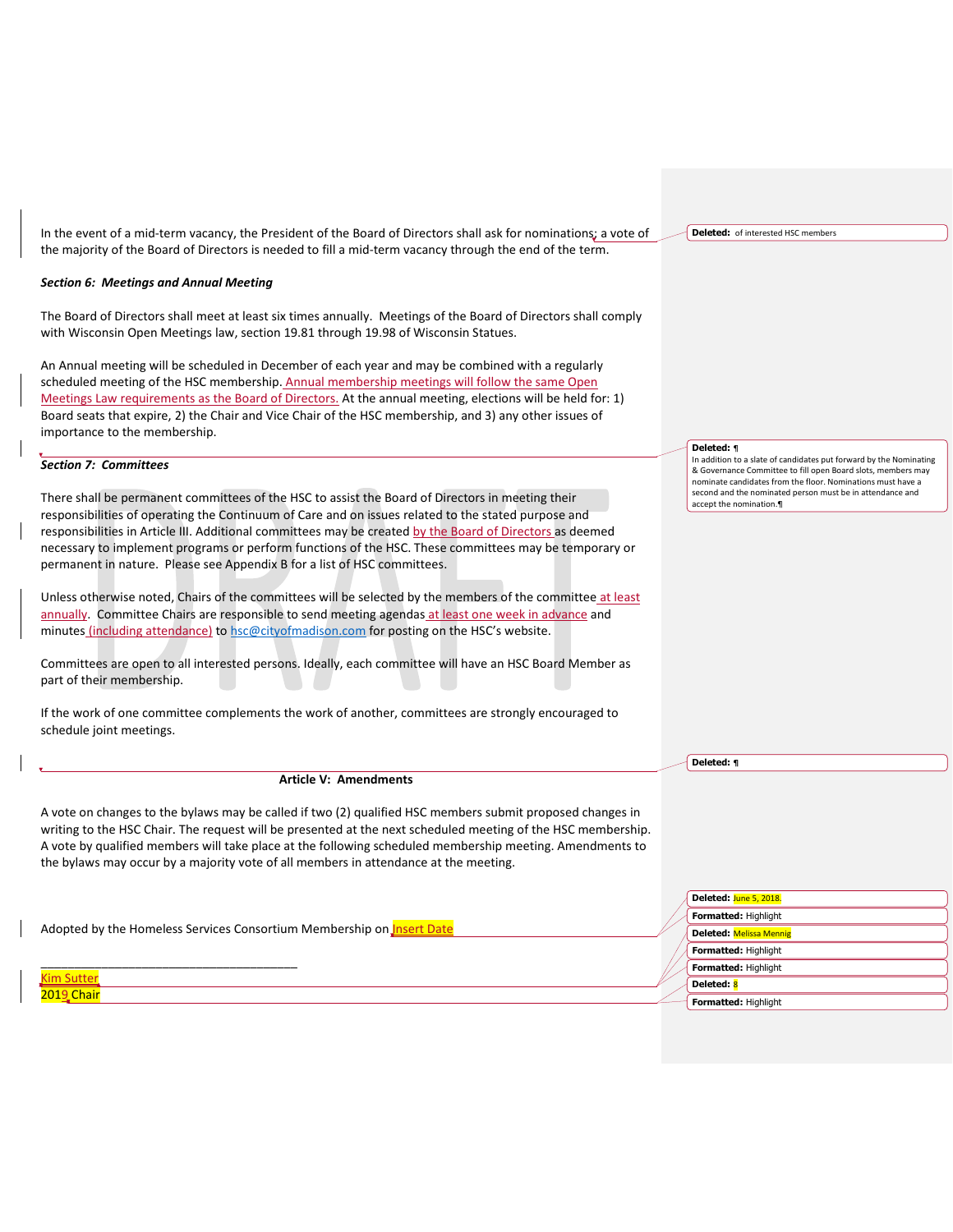# **Appendix A Election Process**

There is an open Nominating and Governance committee that oversees the election process. The election process includes the seats for the Board of Directors and the Chair and Vice Chair of the Homeless Services Consortium.

- 1) At the September General Membership meeting a notice of the December election will be made to include the upcoming vacant seats and timeframe of the election process. In addition, an e-mail will be sent to the HSC membership, detailing openings available, the process, job descriptions and the Board agreement.
- 2) Nominations and self-nominations are accepted via e-mail [\(hsc@cityofmadison.com\)](mailto:hsc@cityofmadison.com), phone call to the CoC Coordinator or in person to the CoC Coordinator or member of the Executive Committee of the Board.
- 3) Bios of all nominees will be sent out to the HSC via the listserv and available in hard copy at the Annual Meeting.
- 4) Prior to the Annual meeting, the Nominating and Governance committee will send questions to the nominees and will send their answers to the listserv and provide hard copies at the Annual Meeting.
- 5) The Annual Meeting of the Membership will be publicly posted in the same manner as Board meetings.
- 6) The Nominating and Governance Committee will create ballots.
- 7) Members who have attended 3 HSC meetings throughout the calendar year are eligible to vote in the December election. The December meeting does count for one of the 3 meetings. For those members who have attended 3 meetings, but can't attend the December meeting an electronic ballot will be provided. Effective 2020 members who have submitted an application and attended nine membership or Board approved committee/work group meetings in the last 12 months are eligible to vote. The December meeting does count for one of the 9 meetings. For those members who have attended 9 meetings, but can't attend the December meeting an electronic ballot will be provided.
- 8) At the Annual Meeting, members may nominate candidates from the floor. Nominations must have a second and the nominated person must be in attendance and accept the nomination.
- 9) At the Annual Meeting, candidates will have 2 minutes to speak to the Membership.
- 10) Ballots will be counted by the CoC Coordinator and a member of the HSC Board who is not running for re-election.
- 11) Notification of results will be sent to the HSC listserv after candidates have been notified.

| <b>Deleted: a</b>             |
|-------------------------------|
| <b>Deleted:</b> E             |
| <b>Deleted:</b> and including |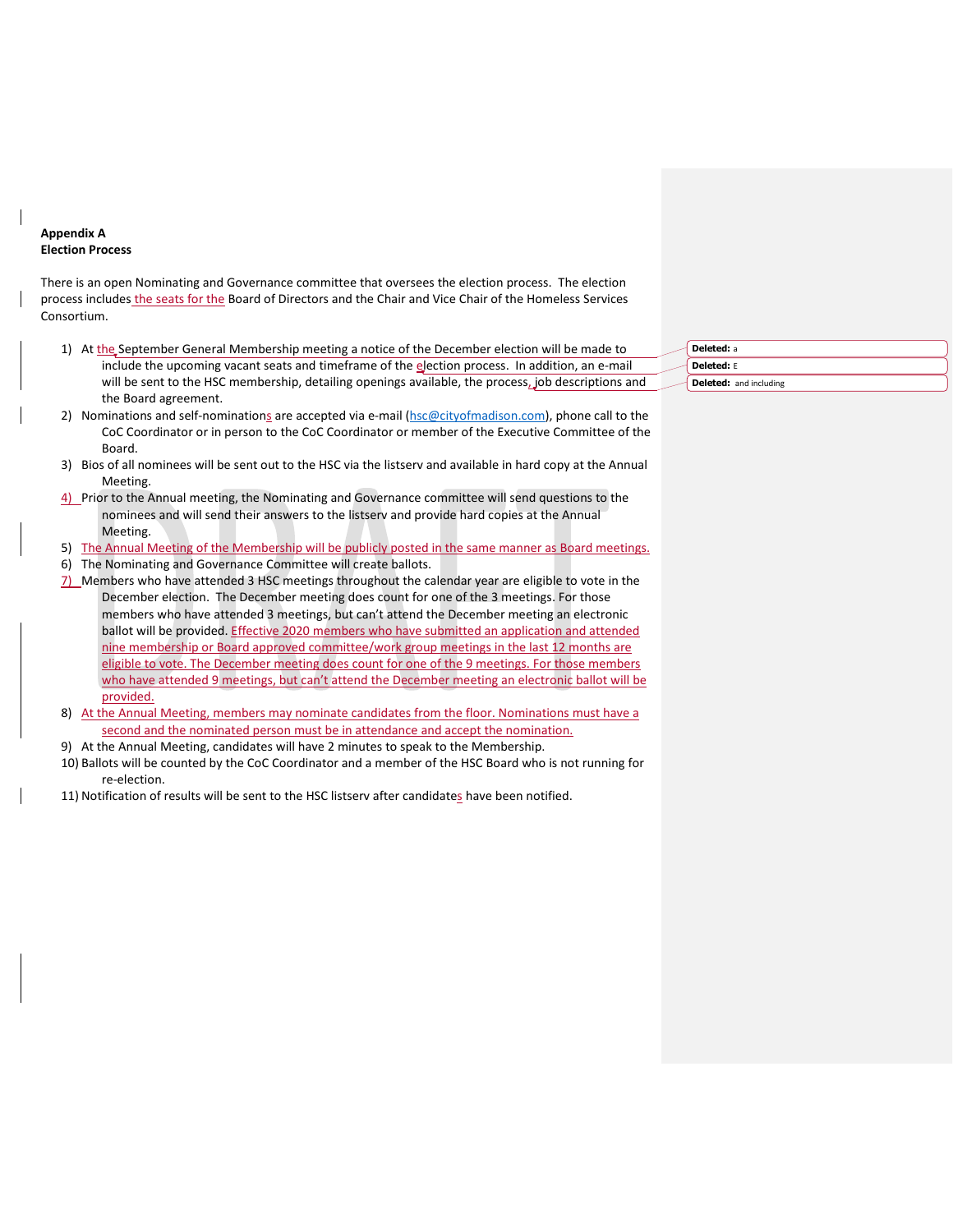#### **Appendix B**

## **Board Executive Committee**

Committee members consist of the HSC Board President, Vice President, Secretary, Treasurer and CoC Coordinator (for staff support). Duties – Set agendas for Board meetings, approve signature or support/advocacy letters, convene a group to conduct review of the CoC Coordinator, provide support during annual elections, discuss and respond to grievances of the HSC Board Code of Conduct, make recommendations to full Board on Board policies, other duties assigned by the HSC Board.

## **Committee to End Youth Homelessness**

The Committee to End Youth Homelessness (CEYH) is a standing committee of the Dane County Homeless Services Consortium. The two (2) primary charges of the CEYH are to: 1) develop recommendations and strategies for ending homelessness amount unaccompanied minor youth and 18-24 year olds residing in Dane County, and 2) provide a forum for stakeholders to communicate and collaborate with each other. Ideally, committee membership shall include persons representing the following groups:

- Youth with lived experience
- Organizations (government and private) providing services to homeless youth
- Youth Justice
- Child Welfare
- Youth Action Board

## **Community Plan to Prevent and End Homelessness Oversight Committee**

Monitor and report annual results on Action Steps in the Community Plan; responsible for planning five (5) year community process to review goals and objectives to ensure that they continue to reflect current and future activities; review plan to ensure goals are relevant for community; annually recommend priorities to the HSC Board; committee must meet at least quarterly; membership should include direct service staff and agency managers.

#### **Core Committee**

Advise the Board of Directors on: annual CoC and EHH application requirements, issues related to operation and performance of the local coordinated entry system, HUD and local priorities for funding and issues related to managing the local homeless management information system (HMIS); remain informed of HUD priorities and requirements; identify and document gaps in service; complete an annual review of the Written Standards and create schedule for improvements; regularly examine systems performance measures and other identified data points; offer peer to peer technical assistance as needed; identify areas of needed professional development for the HSC: implement strategies that are outlined in submitted funding applications; prepare annual applications in cooperation with the Lead Applicant for CoC and EHH funds; agencies that receive CoC or EHH funds must participate in this committee.

#### **Education and Advocacy Committee**

Educate and inform the HSC membership and public on local efforts to serve the Dane County homeless population; provide trainings related to public benefits and mainstream resources to the HSC membership including how best to coordinate services; provide education on systems change to the HSC membership and public; seek out and advertise opportunities for professional development for HSC members; monitor and respond to proposed federal, state, and local legislation and education HSC members on issues affecting the homeless population and ways to respond; annually provide an advocacy platform for HSC Board approval.

**Deleted:** <#>There must be at least two (2) people with lived experience of youth homelessness on this committee. Duties - Prevent and end homelessness among unaccompanied youth under age 18 and youth ages 18-24; Determine scope of youth homelessness in the community through accurate data collection; Develop plan to end youth homelessness based on the scope of need; build stronger connections with child welfare and criminal justice agencies; ensure youth needs are met through Coordinated Entry system; develop and provide technical assistance to Youth Action Board.¶

**Deleted:** bi-

**Deleted:** responsible to

**Deleted:** .